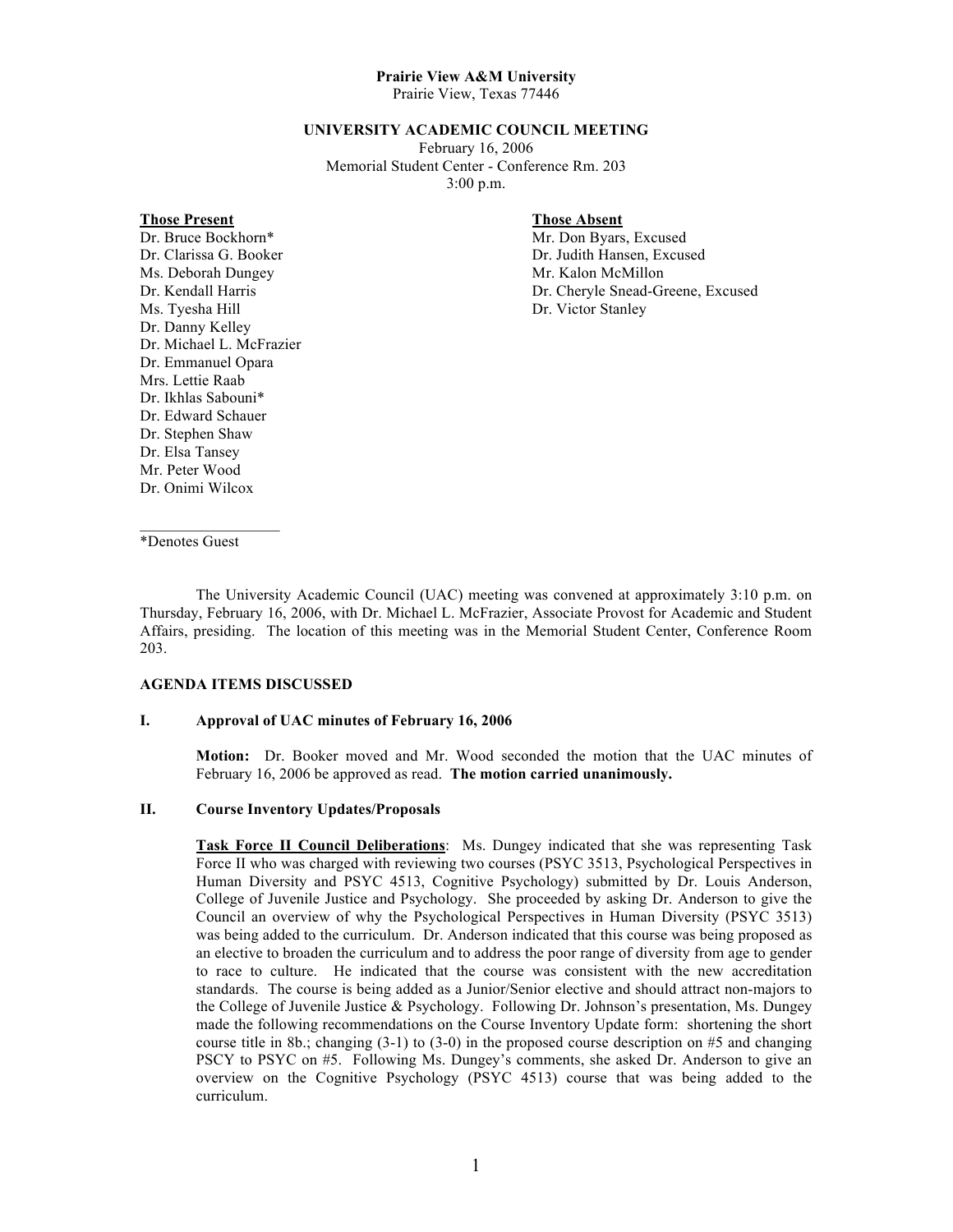Dr. Anderson indicated this course was being added as a required course into the curriculum. The course would allow the students to have a better understand of how the brain worked. He indicated that the course also matched well with the other courses in the curriculum. The course would require General Psychology as its prerequisite. Following Dr. Johnson's presentation, Ms. Dungey made the following recommendations on the Course Inventory Update form: writing out the short course title in 8b and changing the subject prefix in 8b from PSCY to PSYC; changing  $(3-1)$  to  $(3-0)$  in the proposed course description on #5. Thereafter, Ms. Dungey indicated that the curriculum was in agreement with the proposed courses. She gave commendations to the College of Juvenile Justice for the submissions of the two courses. Ms. Dungey moved and Dr. Schauer seconded a motion that PSYC 3513 and PSYC 4513 be approved. The motion was passed unanimously to accept the two courses with modifications. The PSYC 3513 (elective) course was approved as submitted. The PSYC 3513 (required) course was accepted into the course inventory only, but not granted permission to be added to the curriculum. The Chair requested that Dr. Anderson meet with his College to submit a new proposal to request that the curriculum hours be increased to accommodate the required proposed course. **The motion passed unanimously.** Mrs. Raab recommended a review of the biology courses that were listed throughout the curriculum. Dr. Booker requested that the minutes reflect that there aren't any easy courses at Prairie View A&M University. Dr. Anderson expressed his appreciation to the council for their deliberations.

**Task Force II Council Deliberations**: Dr. Shaw indicated that Task Force II reviewed the submissions from the School of Architecture and concluded that they were in compliance with what was requested of the UAC Review Task Force. He then asked Dr. Sabouni to give an overview of what was being proposed.

Dr. Sabouni indicated that the School of Architecture was requesting approval to be in compliance with the "Conditions for Accreditation from the National Architectural Accrediting Board (NAAB). The School of Architecture is increasing their semester credit hours in the Master of Architecture Degree from 166 to 168; adding at least 45 credit hours or the quarter-hour equivalent, outside of architectural studies either as general studies or as elective with other than architectural content. Dr. Sabouni also indicated that the School of Architecture was proposing to increase the number of hours of the Bachelor of Science in Architecture degree from 130 semester credit hours to 132 semester credit hours. The School of Architecture was requesting the following changes to the Undergraduate Degree Requirements: remove ARCH 4503, Methods of Research and ARCH 4483, Structural Systems III from the degree requirements, reduce the required hours in architecture for the Bachelor of Science in Architecture and add a requirement to the undergraduate academic curriculum structure that states: 12 semester credit hours of electives must be take outside of architecture or involve no architecture content. The final request was to change ARCH 3294 (Structural Systems I) to ARCH 3293 (Structural Systems I). A brief discussion followed Dr. Sabouni's presentation. Concerns included student involvement (discussions) and employment of students.

**Motion:** Dr. Booker moved and Dr. Opara seconded the motion that the proposal being submitted be accepted as presented. **The motion carried unanimously.**

**Task Force IV Council Deliberations**: Dr. Booker indicated that Task IV had met with Dr. Harris and reviewed the submissions from the College of Engineering extensively and motioned that the submissions be approved as submitted. She expressed commendations to the College of Engineering. **The motion carried unanimously.** Dr. McFrazier asked Dr. Harris to give an overview of what was being proposed.